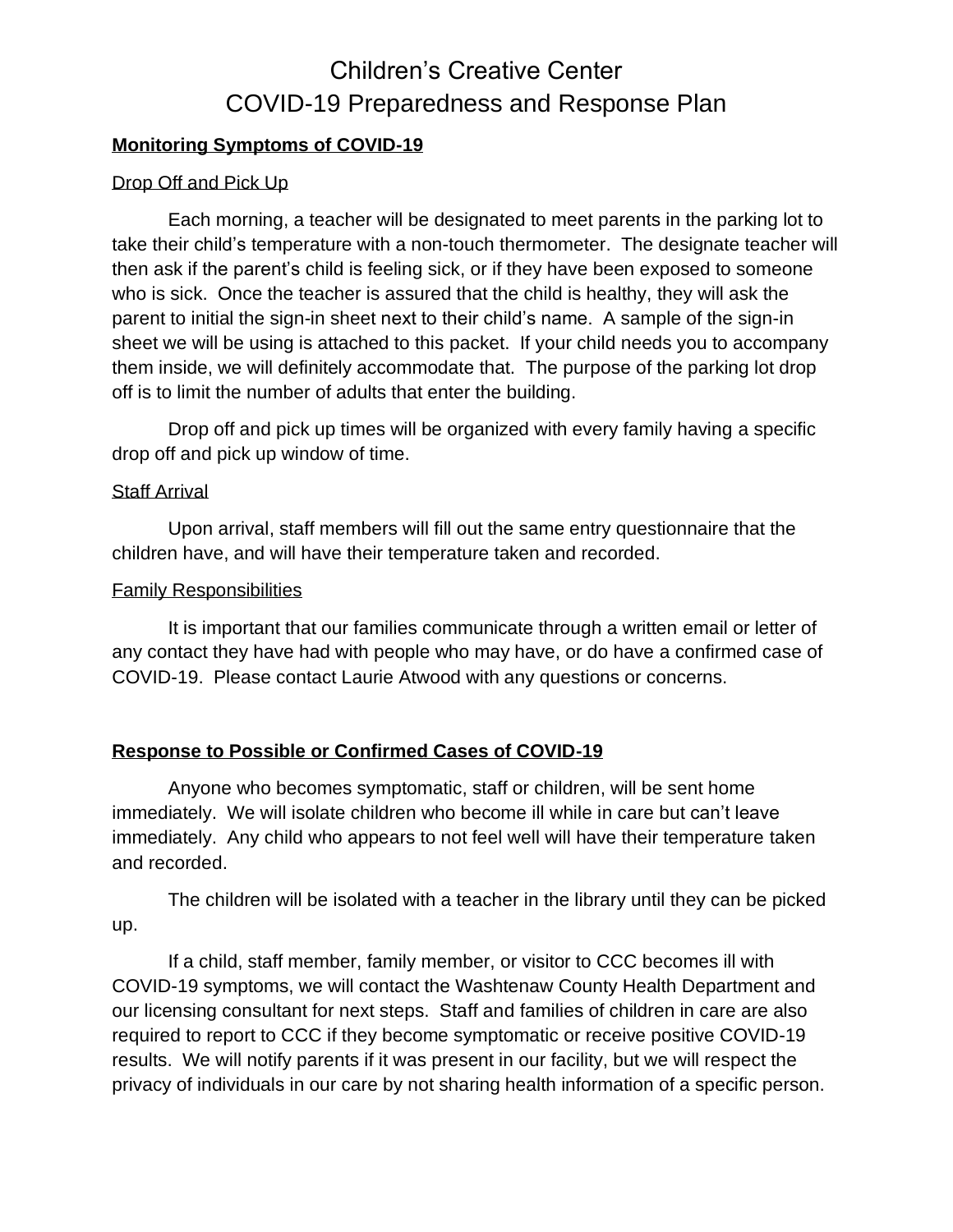# **Guidelines for Returning to Care and Work**

Staff members and children should stay home and self-isolate if they show symptoms of COVID-19. It can be challenging to determine when to isolate young children because they are ill more often than adults, and the cause of the fever is sometimes unknown.

If a staff member or child has a fever or a cough, we will recommend at this time that they should be fever-free for 72 hours before returning to care (even if other symptoms are not present.)

If a staff member or child exhibits multiple symptoms of COVID-19, you suspect possible exposure, or an individual tests positive for COVID-19, the individual must stay home until

- They have been fever free for at least 72 hours without the use of medicine that reduces fever AND
- Other symptoms have improved AND
- At least 10 days have passed since your first symptoms have appeared.

If a staff member begins to feel ill, they should go home. If an individual is the only caregiver, they should put on a cloth face covering (if not already on) until they can be relieved by another caregiver.

Most children and staff members can return to care/work based on improved symptoms and the passage of time. The health department may recommend that some individuals (for example, immune compromised individuals) receive two negative tests in a row, 24 hours apart.

### **Practicing Social Distancing**

We acknowledge that social distancing is very challenging in a childcare setting. We will limit the group sizes, the number of staff members caring for a child, and the number of spaces a child is in during the day as much as possible. Following are the steps we will take to help us in this process:

### Pre-School & Toddlers

- Preschoolers and Toddlers will be divided into consistent groups of 4,6,8, or 10 depending on their age and child/teacher ratios
- Their groups will be consistently taught by the same teacher or teachers
- The preschoolers indoor space will be the first floor, including the library
- The toddler indoor space will be the two upstairs toddler rooms.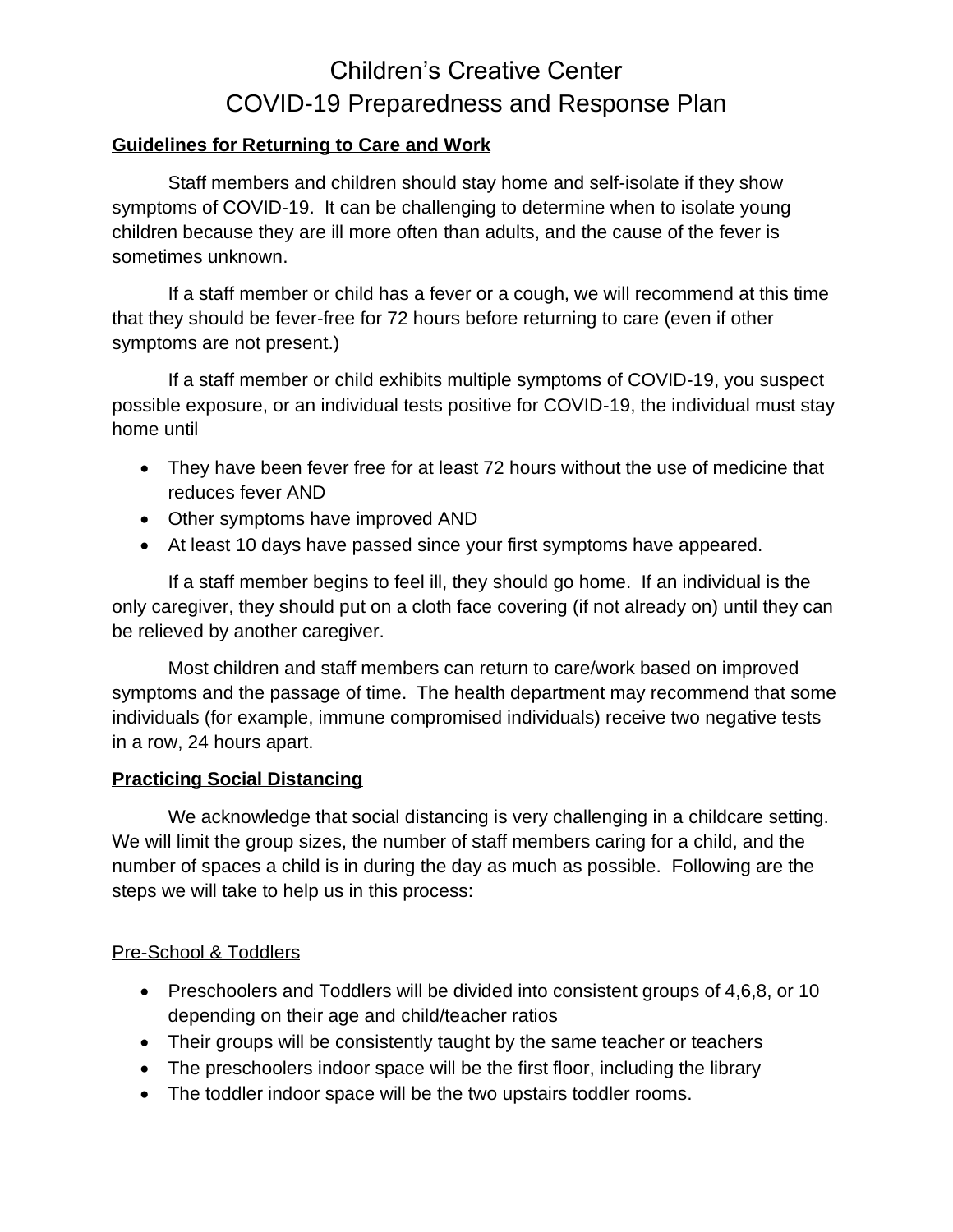### Pre-School & Toddlers (continued)

- The toddler outdoor space will be the deck adjacent to the playground and staggered use of the playground and blacktop.
- The preschool outdoor space will be staggered use of the playground and blacktop.
- Cots, cribs, and mats will be kept 6 feet apart at nap and alternate head to toe positioning when possible.

### Summer Campers

- Their primary outdoor spaces will be the deck, the field, and staggered use of the blacktop.
- We have rented a large tent with optional sides for shade in the field.
- Campers will be in groups of ten.
- Their indoor space will be the gym.
- Campers will practice social distancing as much as is reasonably possible. Our goal will be to keep 6 feet apart during meals and whenever it is possible to do so.
- Campers will rotate as a consistent group to art, sports, theater, games, etc. The teacher will change as their activity changes, but not the kids in the group.

# **Our Practices to Promote Hygiene**

# Hand Washing

- We will continue to practice regular and safe hand washing. We will wash hands often with soap and water for at least 20 seconds.
- There will be hand sanitizer and tissues available at these locations:
	- o Front Door
	- o Kitchen
	- o All bathrooms
	- o Gym
	- o Toddler Rooms
	- o Library
	- o Field
	- o Deck
	- o Blacktop
	- o Playground
- Cover coughs with tissue or sleeve.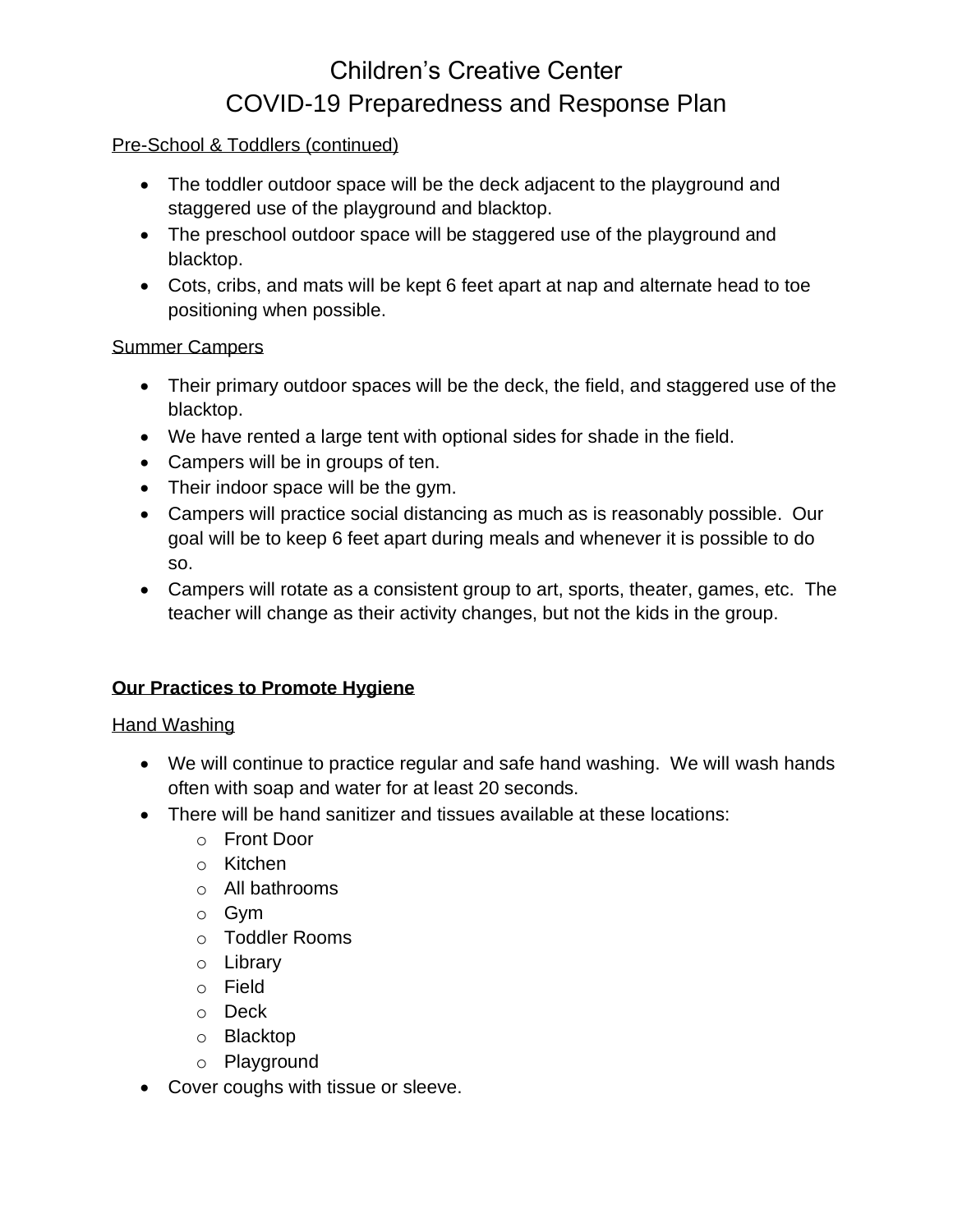## Hand Washing (continued)

- Common areas will have a deep clean daily (i.e. sinks, bathrooms, doorknobs, tabletops, and shared items.)
- Clean & Disinfect toys frequently.
- All Surfaces will be sprayed with disinfectant after every use.
- School will be completely cleaned and sanitized at the end of every day.

### Masks

- Children are not required to wear masks, but we will support families to the best of our ability if parents request that the children wear masks.
- Any child who has trouble breathing, under the age of 2, or is unable to remove the face covering without assistance cannot wear a mask.
- Children 5 and older should have their own mask that they can access if needed when they are going into enclosed spaces or when social distancing is compromised.
- Staff members are not required by the state to wear face masks. All staff members will be provided with non-medical face covering that they can opt to use.
- Staff members when in enclosed spaces, and social distancing is compromised will be required buy CCC to wear a mask as needed.

# **Gloves**

Teachers will wear gloves in a manner consistent with the existing licensing rules. For example, gloves would be worn when handling contaminants, changing diapers, cleaning, or when serving food. Gloves are not recommended for broader use.

# Items from Home

- Items from home will be limited to minimize the transmission of the virus. For example, no car seat or strollers should be brought into the center.
- Comfort items can be brought in and stored in your child's cubby to be used at nap time or as needed. The comfort item should be stored at CCC for the week if possible, to avoid cross contamination and washed at home at least weekly.
- Nap items, such as blankets should be taken home and washed daily.

# Water Bottles

Every child needs to have a water bottle at CCC every day. They should have their name on it and take them home and washing/sanitizing them daily.